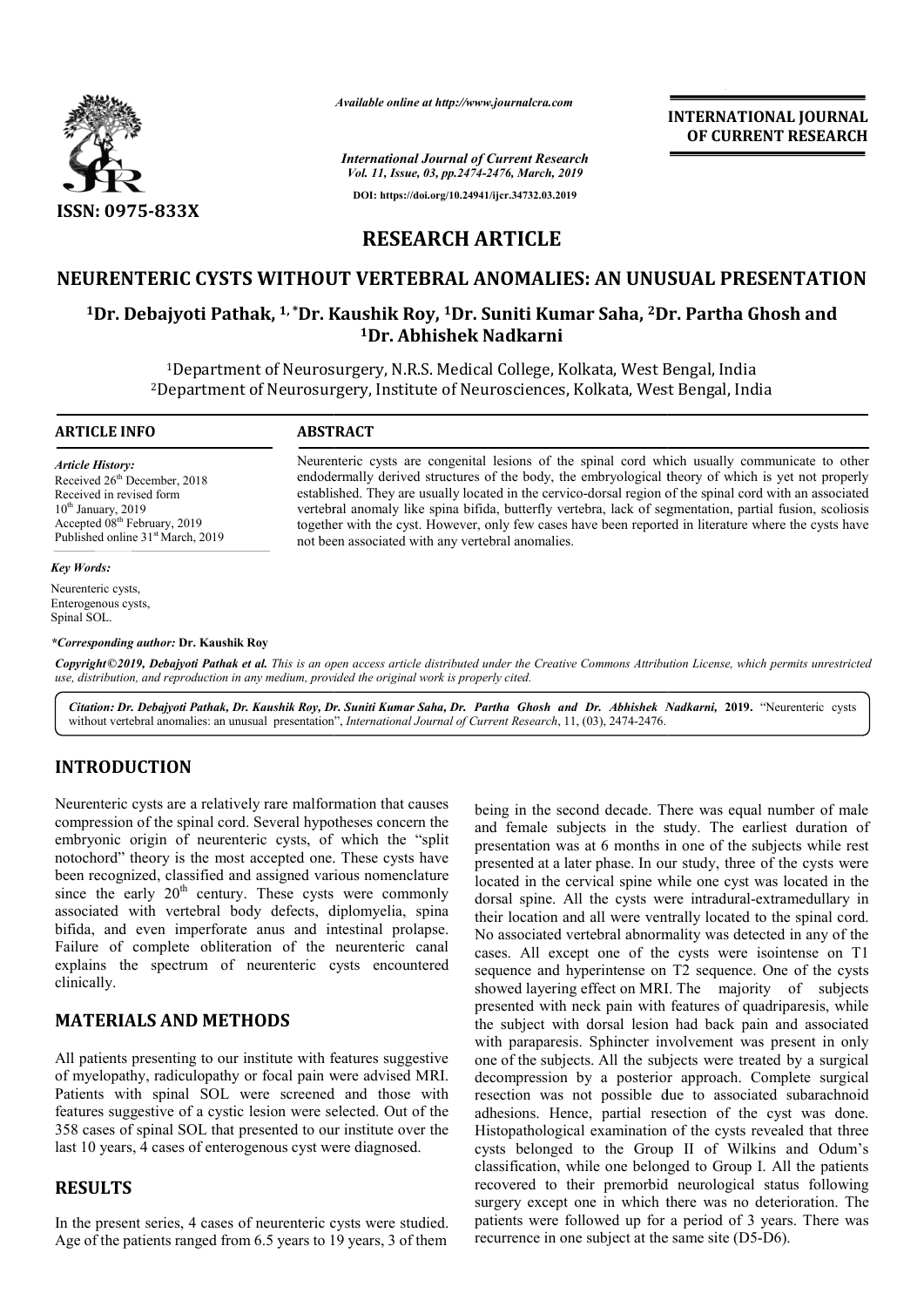

**Fig. 1. [A] T1-contrast sagittal and [B] coronal images of neurenteric cyst in front of foramen magnum, C1, C2 vertebra. [C] Histopathology showing Group I pattern of cyst wall lining**

## **DISCUSSION**

Neurenteric cyst is a relatively rare cause of spinal cord compression accounting for  $0.7 - 1.3\%$  of spinal tumours (Fortuna *et al.,* 1983). These lesions were first described by Kubie and Fulton in 1928 as teratomatous cysts and later by Puusepp (Puusepp, 1934) as intestinomas in 1934. Holcomb and Matson (Holcomb *et al.,* 1954) coined the term neurenteric cyst in 1954. Several theories have been postulated to explain the embryological basis of enterogenous cyst. According to Bently and Smith (1960), these cysts form a part of the spectrum of diseases that occur following herniation of endodermal components through a partially duplicated notochord, labeled as "split notochord syndrome". Cohen and Sledge (1968) further expressed that this single embryological abnormality accounts for the association of cutaneous defects, vertebral anomalies, intestinal duplication, mediastinal and spinal enterogenous cysts, and diastematomyelia. Bently *et al.* (1960), stated that these cysts are invariably associated with vertebral cleft, however multiple cases of intraspinal enterogenous cysts not associated with spinal abnormalities have been reported in literature. In the present series, none of the subjects had any associated spinal abnormalities. Dorsally situated intraspinal cysts which occur less frequently have been postulated to be of ectodermal origin, as the primitive streak ectoderm is probably capable of differentiating into endoderm as well as paraxial mesoderm (Reddy *et al.,* 1968). Lippman *et al.* (2001), in their review stated that 90% of neurenteric cysts of spine are located in intradural/ extramedullary compartment, while the remaining 10% are distributed in intramedullary and extradural locations. They may be located dorsal or ventral to the spinal cord, but ventrally located cysts are more common. According to literature, cervico-dorsal location is most common for neurenteric cysts (Khadim *et al.,* 2011). In our series all the cysts were located in the intradural/ extramedullary compartment, ventral to the spinal cord in the cervico-dorsal region. Individuals with neurenteric cysts most frequently present in the second or third decade of life. Majority of adult patients present with features of focal pain, fluctuating myelopathy or radiculopathy. Neurenteric cysts are allied with bony abnormalities of the spine in approximately 50% of cases and are associated with a variety of conditions including spinal dysraphism, scoliosis, spina bifida, split cord malformation, and Klippel-Feil syndrome (Brooks *et al.,* 1993).

Majority of our subjects were from second decade and presented with focal pain and features of myelopathy. There were no associated bony abnormalities in any of the subjects. Wilkins and Odum (1976) first described the histological variants of neurenteric cysts. According to their classification, there are three groups of neurenteric cysts. In group I, cysts lined by single pseudostratifed, cuboidal or columnar epithelium with or without cilia are included. Group II includes more complex elements such as mucous glands, serous glands, smooth muscle, fat, cartilage, bone, elastic fibers, lymphoid tissue and nerve tissue. Group III have ependymal or glial elements in addition to the elements seen in group II. Most neurenteric cysts belong to group II. All except one patient in our study had Group II pattern on histopathology. MRI is superior to any other investigation in delineating the cyst and its relation with adjacent structures (Brooks *et al.,* 1993). Most commonly the lesions were non-contrast enhancing that were isointense on T1-weighted sequences and hyperintense on T2 weighted sequences (Brooks *et al.,* 1993). However, Mazumdar *et al,* have described neurenteric cysts with abscess or granuloma like presentation, with peripheral ring enhancement of the lesion (Muzumdar *et al.,* 2008). Kimura et al, in their series of 18 patients, found that in 16 patients, the cysts were hyperintense on T1 sequence. All cysts were also hyperintense to CSF in FLAIR sequence. Paolini and colleagues have reported presence of a false mural nodule within the cystic lesion which was later determined to be a collection of mucinous debris along the inferior aspect of the cystic chamber (Paolini *et al.,* 2003). All these studies suggest that variation in MRI findings is frequent and atypical findings should not exclude the potential diagnosis of neurenteric cysts. In the present study all except one of the cysts were noncontrast enhancing that were isointense on T1 - weighted sequences and hyperintense on T2 -weighted sequences. Surgical resection is the first-line treatment for neurenteric cysts with the goal of total excision, given the possibility of cyst recurrence following partial resection. Three approaches to the spine have been described for cyst removal – namely anterior, lateral and posterior. However, the potential advantage of one approach over the other has not been described in literarture (Savage *et al.,* 2010). As per de Oliveira et al, the posterior approach has been most frequently involved in surgical resection of the cyst, despite the ventral preponderance of the cysts, as this approach was associated